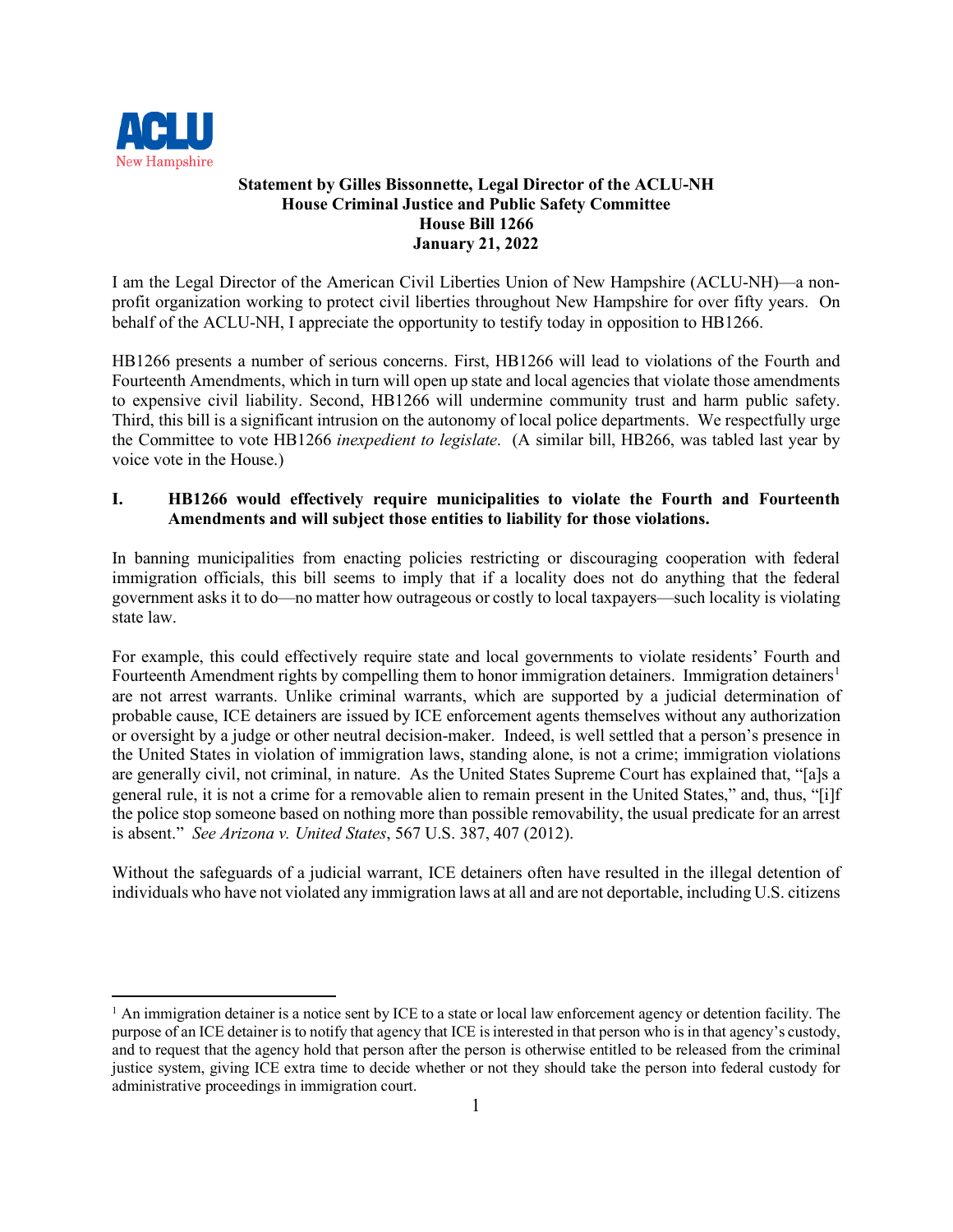and immigrants who are lawfully present in the United States. In fact, between 2008 and 2012 alone, ICE erroneously issued more than 800 detainers for U.S. citizens.<sup>[2](#page-1-0)</sup>

HB1266 ignores recent case law that has made clear that ICE detainers are mere requests, not commands. Under federal law, local law enforcement agencies are not required to hold anyone based on an ICE detainer alone.[3](#page-1-1) Many courts around the country have also held that, since ICE detainers are not based on probable cause, state and local law enforcement agencies may violate the Fourth Amendment when they hold a person on an immigration detainer alone.<sup> $4$ </sup> This liability can be very costly for local jurisdictions already strapped for resources.<sup>[5](#page-1-3)</sup> Local government institutions can even be held liable for imprisoning undocumented immigrants pursuant to ICE detainers because, as explained above, violation of immigration laws, standing alone, is not a crime. $<sup>6</sup>$  $<sup>6</sup>$  $<sup>6</sup>$ </sup>

Even in the absence of a detainer request, the law is also clear that state and local law enforcement officers may not detain or arrest an individual on their own initiative solely based on known or suspected civil violations of federal immigration law.<sup>[7](#page-1-5)</sup> Indeed, due to this clear law, when the Town of Northwood

<span id="page-1-0"></span><sup>&</sup>lt;sup>2</sup> According to ICE's own records, between FY2008 and FY2012, it issued 834 detainers against U.S. citizens and 28,489 legal permanent residents. TRAC Immigration, *ICE Detainers Placed on U.S. Citizens and Legal Permanent Residents*, (Feb. 20, 2013), *available at http://trac.syr.edu/immigration/reports/311/* (last visited Mar. 2, 2021).<br><sup>3</sup> See 8 C.F.R. § 287.7(a) (noting that detainers are only "requests"); 8 C.F.R. § 287.7(d) (titled "T

<span id="page-1-1"></span>at Department request."); *Galarza v. Szalczyk*, 745 F.3d 634, 645 (3d Cir. 2014) ("we must read the regulation as authorizing only permissive requests that local LEAs keep suspected aliens subject to deportation in custody"); Immigrant Law Group, ICE admits detainers are not mandatory, *available at* [http://www.ilgrp.com/breaking-news](http://www.ilgrp.com/breaking-news-ice-detainers-are-not-mandatory/)[ice-detainers-are-not-mandatory/](http://www.ilgrp.com/breaking-news-ice-detainers-are-not-mandatory/) (Acting Director of ICE Daniel Ragsdale, Acting Director of ICE, to Representative Mike Thompson (Feb. 25, 2014), (immigration detainers "are not mandatory as a matter of law") (last visited Mar. 4, 2021)). 4 *See, e.g., Morales v. Chadbourne*, 235 F. Supp. 3d 388, 406 (D. R.I. 2017) (holding "the state did indeed violate Ms.

<span id="page-1-2"></span>Morales' constitutional rights" when it held U.S. citizen for 24 hours on ICE detainer); *C.F.C. v. Miami-Dade Cty.*, No. 18-CV-22956-KMW, 2018 U.S. Dist. LEXIS 214389, at \*42-43 (S.D. Fla. Dec. 14, 2018) ("The Court agrees with the above cases and finds that Plaintiffs have plausibly alleged that the County was not authorized by federal law to arrest C.F.C. and S.C.C. for civil immigration violations and, therefore, because they were arrested without probable cause of a crime, the County violated their Fourth Amendment rights."); *Roy v. Cty. of Los Angeles*, No. CV 12-09012- AB (FFMx), at \*67-70 (C.D. Cal. Feb. 7, 2018) (holding sheriff department's practice of holding immigrants solely on immigration detainers violated Fourth Amendment); *see also Lunn v. Commonwealth*, 78 N.E.3d 1143, 1160 (Mass. 2017) (under Massachusetts law, holding that Massachusetts court officers do not have the authority to arrest someone at the request of Federal immigration authorities, pursuant to a civil immigration detainer, and hold them beyond the time that the individual would otherwise be entitled to be released from State custody, solely because the Federal authorities believe the person is subject to civil removal); *Ramon v. Short*, 460 P.3d 867, 879-81 (Mont. 2020) (same under Montana law).

<span id="page-1-3"></span><sup>5</sup> For example, in Pennsylvania, Lehigh County had to pay \$95,000 of a \$145,000 settlement to a U.S. Citizen who had been illegally held on an immigration detainer. *See* Prison Legal News, \$145,000 Settlement for U.S. Citizen Held<br>on Immigration Detainer due to Racial Profiling, (Jan. 10, 2015), *available at* on Immigration Detainer due to Racial Profiling, (Jan. 10, 2015), *available at* [https://www.prisonlegalnews.org/news/2015/jan/10/145000-settlement-us-citizen-held-immigration-detainer-due](https://www.prisonlegalnews.org/news/2015/jan/10/145000-settlement-us-citizen-held-immigration-detainer-due-racial-profiling/)[racial-profiling/](https://www.prisonlegalnews.org/news/2015/jan/10/145000-settlement-us-citizen-held-immigration-detainer-due-racial-profiling/) (last visited Mar. 2, 2021).

<span id="page-1-4"></span><sup>6</sup> *See Miranda-Olivares v. Clackamas County*, No. 12-CV-02317-ST, 2014 WL 1414305, 2014 U.S. Dist. LEXIS 50340, at \*33 (Apr. 11, 2014) ("There is no genuine dispute of material fact that the County maintains a custom or practice in violation of the Fourth Amendment to detain individuals over whom the County no longer has legal authority based only on an ICE detainer which provides no probable cause for detention. That custom and practice violated Miranda-Olivares's Fourth Amendment rights by detaining her without probable cause both after she was eligible for pre-trial release upon posting bail and after her release from state charges.").

<span id="page-1-5"></span><sup>7</sup> *See, e.g.*, *Santos v. Frederick County Bd. of Comm'rs*, 725 F.3d 451, 464-65 (4th Cir. 2013) ("absent express direction or authorization by federal statute or federal officials, state and local law enforcement officers may not detain or arrest an individual solely based on known or suspected civil violations of federal immigration law") (citing cases); *Carrero*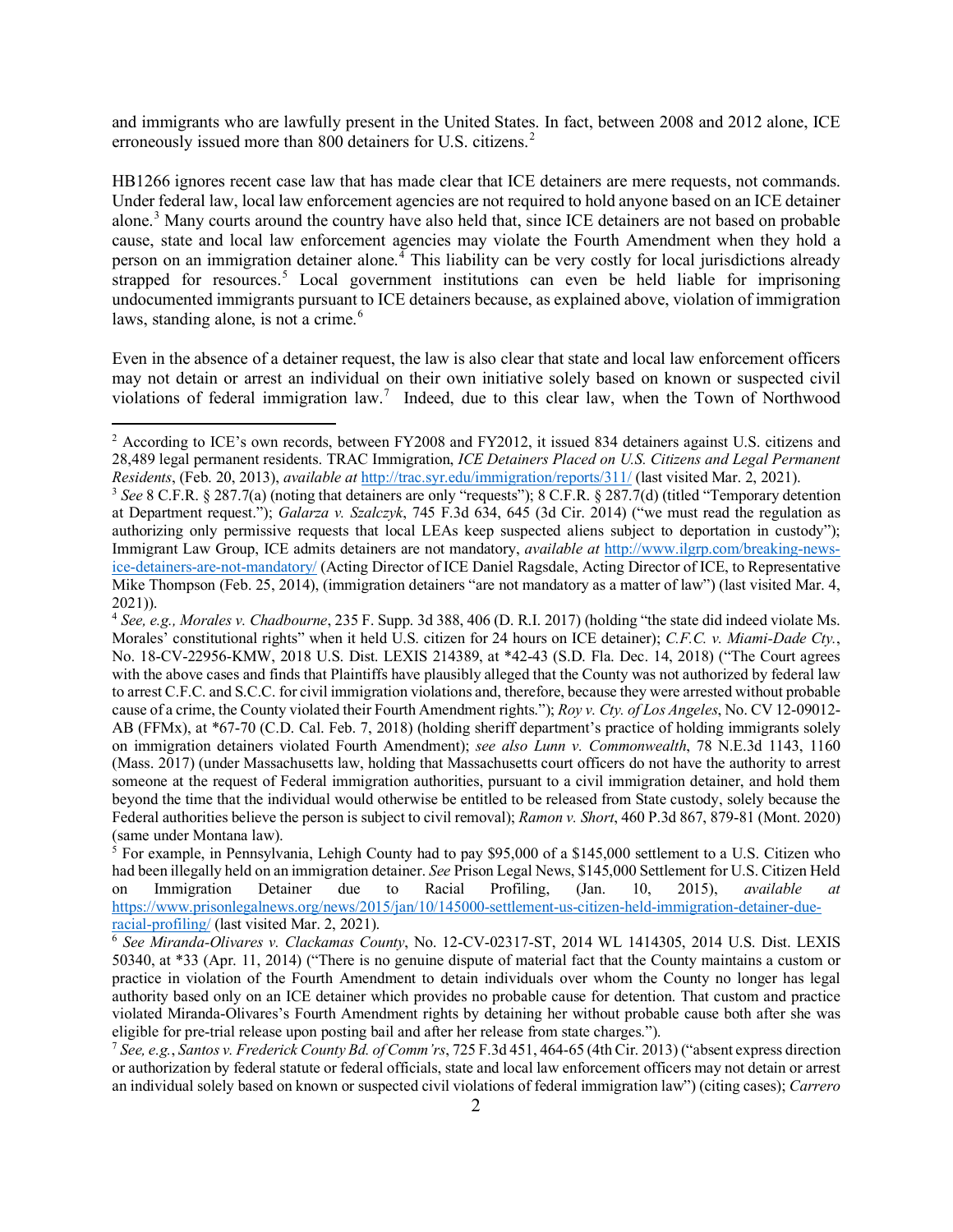prolonged the detention of a *lawful* immigrant based on a (baseless) suspicion that he was in the United States unlawfully—a suspicion based on the man's Hispanic race—the Town was sued. HB1266 strongly suggests that, even in the absence of a detainer, local police departments need to assist federal immigration authorities upon request where there is a suspected civil immigration violation. This could violate the Fourth Amendment.

## **II. HB1266 undermines community trust in law enforcement and will make New Hampshire less safe.**

This bill, if enacted, would also undermine community trust in law enforcement and has the potential to make us all less safe by making Latinx and other people who are the victim of or witness to a crime less likely to report it.<sup>[8](#page-2-0)</sup> When local police departments detain individuals simply due to their alleged undocumented status, they create an environment where these individuals—including victims of domestic violence—are afraid to call for help and report crimes.

For example, the Exeter Police Department recently detained an undocumented person *after that person helped the Department with a criminal investigation*. [9](#page-2-1) Undoubtedly, such practices—which this bill could mandate upon the request of federal immigration officials—will deter undocumented individuals from helping the police with investigations. Local police departments need to be accessible to all members of the public, regardless of their legal status, to ensure public safety.

Indeed, many immigrants fear interacting with law enforcement when they perceive a risk of being separated from their families and deported.<sup>[10](#page-2-2)</sup> HB1266 mandates a conflation of the roles of New Hampshire local institutions and federal immigration officials. This will deter victims from reporting crime or assisting law enforcement, making law enforcement's job harder. This will, in turn, threaten the safety of Granite Staters.

## **III. HB1266 seems to make it illegal for a state or local agency to exercise its discretion, thereby threatening local control.**

In banning municipalities from enacting policies restricting cooperation with federal immigration officials, this bill appears to attempt to coerce every county and municipality in New Hampshire to expend maximal local resources to enforce federal immigration law. Local agencies will not be reimbursed by the state or federal government for the cost of detaining these individuals, and will continue to be liable in federal court for constitutional violations.

*v. Farrelly*, 270 F. Supp. 3d 851, 872 (D. Md. 2017) ("Officer Farrelly's prolonged detention of Plaintiff after the initial stop also violated clearly established law. The facts alleged indicate that Officer Farrelly violated Plaintiff's Fourth Amendment rights by unreasonably prolonging the stop solely to investigate her immigration status."); *Melendres v. Arpaio*, 695 F.3d 990, 1000 (9th Cir. 2012) ("[T]he Fourth Amendment does not permit a stop or detention based solely on unlawful presence.").

<span id="page-2-0"></span><sup>8</sup> Nik Theodore, Insecure Communities: Latino Perceptions of Police Involvement in Immigration Enforcement, Department of Urban Planning and Policy, University of Illinois at Chicago, May 2013, *available at* 

<span id="page-2-1"></span>See [https://www.aclu-nh.org/en/press-releases/aclu-nh-files-federal-lawsuit-over-exeters-unlawful-immigration-](https://www.aclu-nh.org/en/press-releases/aclu-nh-files-federal-lawsuit-over-exeters-unlawful-immigration-enforcement-practices)

<span id="page-2-2"></span>[enforcement-practices.](https://www.aclu-nh.org/en/press-releases/aclu-nh-files-federal-lawsuit-over-exeters-unlawful-immigration-enforcement-practices)<br><sup>10</sup> *See* Nik Theodore, *Insecure Communities: Latino perceptions of police involvement in immigration enforcement*<br>(Univ. of III. 2013), available at (Univ. of III. 2013), available at [http://www.policylink.org/sites/default/files/INSECURE\\_COMMUNITIES\\_REPORT\\_FINAL.PDF](http://www.policylink.org/sites/default/files/INSECURE_COMMUNITIES_REPORT_FINAL.PDF) (last visited Jan. 16, 2019).